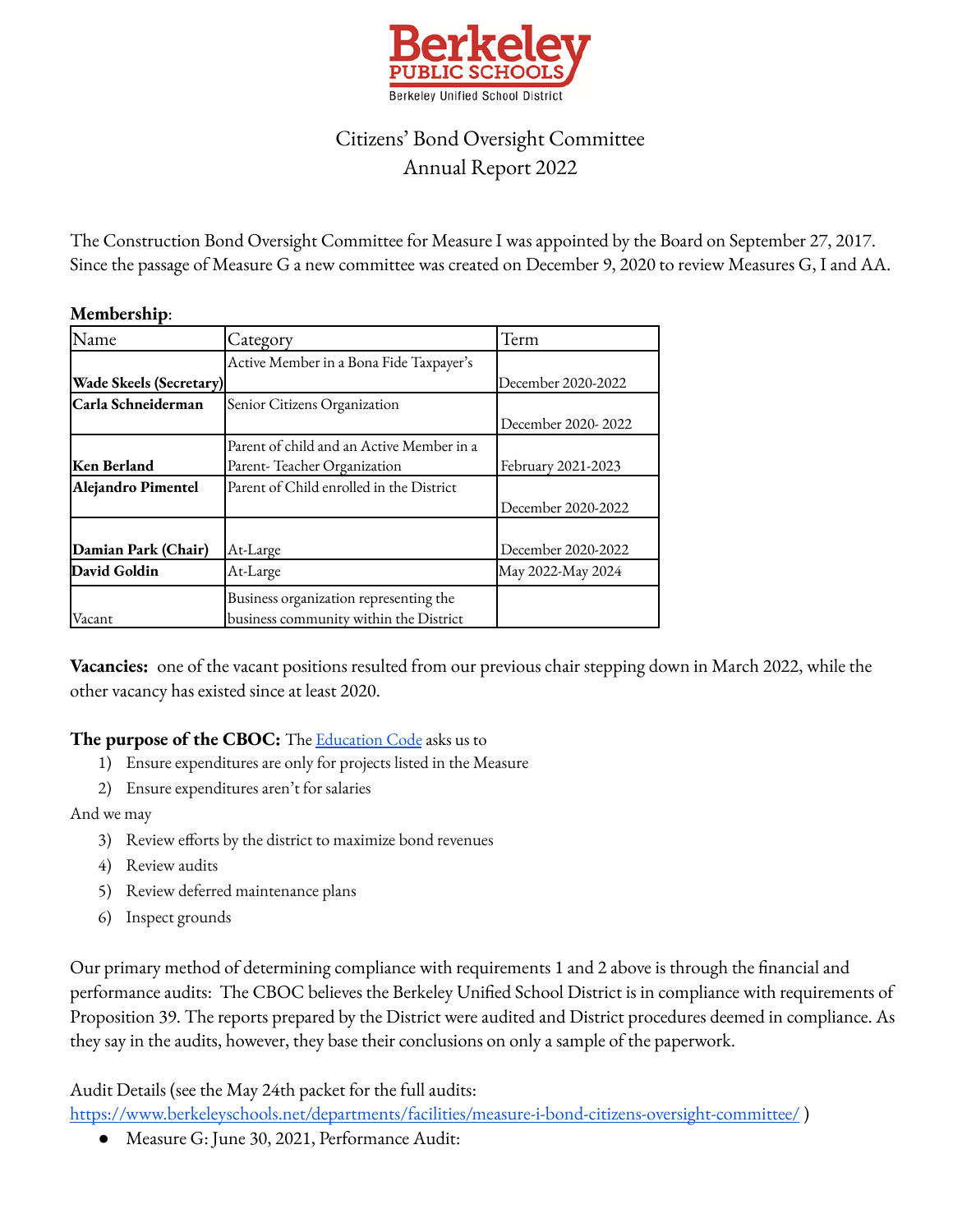

- A total of \$4,436,003 in expenditures for the year ended June 30, 2021
- Selected a sample of 15 expenditures totaling \$2,686,479 from the population of Measure G expenditures. …Verified that the sampled expenditures were used for the construction, rehabilitation, or replacement of school facilities, including the furnishing and equipping of school facilities, or the acquisition or lease of real property for school facilities and that funds were not spent for salaries or other administrative expenses not authorized by Proposition 39.
- Measure I: June 30, 2021, Performance Audit:
	- A total of \$39,359,778 in payroll and non-payroll expenditures for the year ended June 30, 2021 were identified. Selected a combined sample of 26 payroll and non-payroll expenditures totaling \$20,452,961 from the population of Measure I expenditures…Verified that the sampled expenditures were used for the construction, rehabilitation, or replacement of school facilities, including the furnishing and equipping of school facilities, or the acquisition or lease of real property for school facilities and that funds were not spent for salaries or other administrative expenses not authorized by Proposition 39.
- Measure G/I: June 30, 2021, Financial Audit:
	- What do we learn? The auditors believe the district's financial statements are fairly stated.

We further note that the auditors obtained evidence for a sample of expenditures to ensure compliance with the minimum requirements of Article XIIIA. In addition, they look for oddities such as when expenditures on contracts/services are greater than capital outlays.

The CBOC has **not** reviewed the effectiveness of expenditures despite the temptation to do so. To provide more assurance that all expenditures were effectively spent on Bond Funds, we may want to consider recommending an 'effectiveness and results' audit in subsequent years, provided the expense for such an audit isn't exorbitant.

\_\_\_\_\_\_\_\_\_\_\_\_\_\_\_\_\_\_\_\_\_\_\_\_\_\_\_\_\_\_\_\_\_\_\_\_\_\_\_\_\_\_\_\_\_\_\_\_\_\_\_\_\_\_\_\_\_\_\_\_\_\_\_\_\_\_\_\_\_\_\_\_\_\_\_\_\_\_\_\_\_\_\_\_\_\_\_\_\_

 $\overline{a}$ 

Other important items worth noting:

Facilities website: CBOC members identified the need to improve access to information about projects funded through citizen approved bonds, eg. measures G and I . District staff worked to improve access to the information via the BUSD website, added a variety of reports and published CBOC email addresses for all committee members. CBOC information can be accessed by typing in 'CBOC' from the main BUSD web page. Committee members remain committed to ensuring access and information transparency for bond measure projects.

Other 2021 notes:

- The CBOC toured the new Oxford Elementary Campus
- We reviewed and edited our bylaws, updating the wording and clarifying the roles of Secretary and Chair. They have not yet been approved by the Board.
- We published CBOC: [Guidelines](https://docs.google.com/document/d/1kN3MZ0Ehy1J5u5eTfgJ3BjDo30LTQGRpvZ4X-lfnI5M/edit) on our website (not yet published as of this writing) to help us and future CBOCs understand their role.